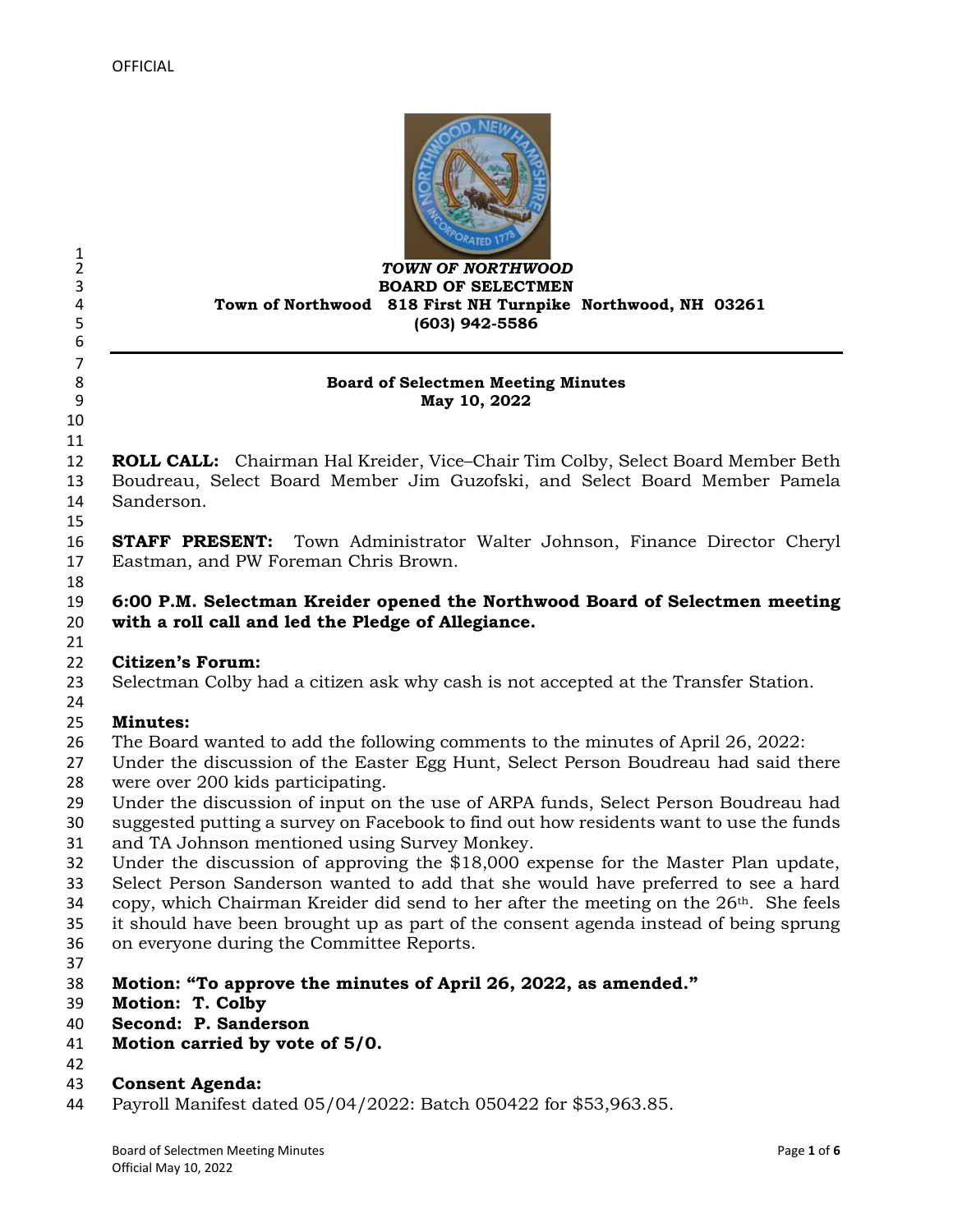- AP manifest dated 5/11/22 batch #58 for \$468,901.24. Items to note in this batch
- include the annual payment to the Capital Area Fire Compact for \$49,441, monthly
- payment to Cross Country Appraisal for \$4,500, payroll taxes to the IRS for \$12,187,
- the final payment of this fiscal year to the Northwood school for \$298,542, payment to
- NH Retirement of \$32,188, and payments to Northwood Lake Association of \$12,750
- for aquatic invasive species management and prevention.
- 

## **Property Tax Exemptions: Approve or Deny per Assessor's Recommendations**

- Veterans Disability Exemption Map 212 Lot 67-2 Roger St. Jean
- **Other**
- Tax Collector's Warrant First Half of 2022 in the amount of \$5,399,170.00. This is
- an estimate based on the 2021 property tax rate.
- Seasonal Camping Permit 43 Pine St. Ruggiero motion to approve.
- 

## **Motion: "To approve the consent agenda as presented."**

- **Motion: P. Sanderson**
- **Second: J. Guzofski**
- **Motion carried by vote of 5/0.**
- 

## **TA Report:**

- Staffing: Still have two open full-time positions one for a firefighter and one for a police officer.
- 

 Sale of tax deeded property: All the conditions of the agreement on the property at 177 Bow Lake Road have been met. There is a deed for the Board to sign to return the

property to the prior owner.

 Public Works Projects: An RFP for the reconstruction and paving work has been sent out. The bids are due back on or before May 20. The Board will award the contract at their May 24th meeting. Tree work is underway at the recreation fields, along Old Turnpike Road in preparation of the road work. The cemetery work will begin later in the year.

 Bids for the roofing on the Town Hall and the Police garage will be ready at the next meeting.

 Northwood Lake and Harvey Lake boat ramp improvements have been finalized. Quotes have been received and the Board may need to increase the amounts if they want to get the work done before boating season, or else wait until the fall. Select Person Boudreau is happy with the proposed turnaround area. TA Johnson advised if they package both the boat ramps and the Narrows fire station parking area together to one vendor, the total cost is lower through Manchester Paving. They are quoting \$30,000 for the fire station, \$7,200 for Harvey Lake ramp, and \$19,600 for Northwood Lake ramp, with a total of \$56,800. R&D Paving quoted \$51,000 without including the Harvey Lake ramp, closer to \$60,000 with it included. Select Person Boudreau wants to see the work get done soon. She is also concerned about parking on the paved area. There was discussion of installing signs stating where to park, loading and unloading only, or no extended parking, or installing curbing or large rocks. Selectman Guzofski asked about the gravel parking area at Harvey Lake. PW Foreman Brown stated that last year they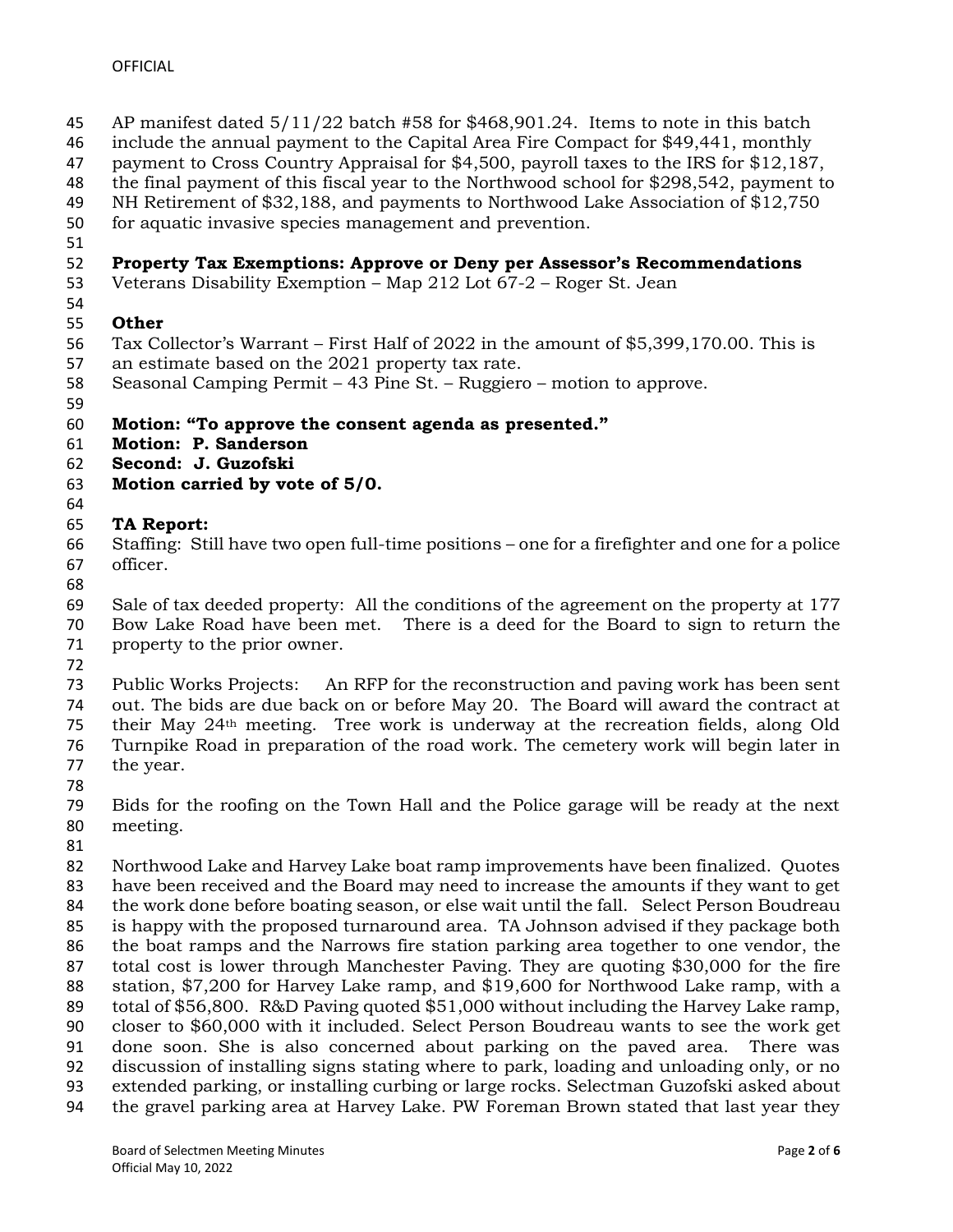- had added gravel there and will do the same this year when the paving is completed.
- He added that the Harvey Lake improvements have more to do with erosion control than
- anything else. Gravel will help to direct the water run-off and preserve the paving.
- **Motion: "To award Manchester Paving the three paving jobs combined. The**

# **Narrows Fire Station to be funded through the warrant article and the boat ramps**

- **through the ARPA funds.**
- **Motion: T. Colby**
- **Second: B. Boudreau**
- **Motion carried by vote of 5/0.**
- 

 Capital Improvement Plan Committee Appointment: There needs to be a Board representative on the committee. Selectman Kreider said he would be happy to do it, but if anyone else wanted to that would be fine too. No one else volunteered.

 **Motion: "Nominate Hal Kreider as the Board of Selectmen representative to the CIP Committee."**

- **Motion: J. Guzofski**
- **Second: T. Colby**
- **Motion carried by vote of 5/0.**
- 

 Town owned property subdivision: The Tasker Shore subdivision has been approved by the Planning Board. The transfer of the property will take place soon, once all the conditions are met.

 Meadow Dam: TA Johnson shared an email from DES regarding the work schedule, engineering, and consulting work that needs to be done. The process is moving forward but the dam will not be repaired this year. It could be done in 2023 at the earliest. The Board stated they will keep after DES to keep the project moving forward.

 Gulf Road Project: TA Johnson, PW Foremen Brown, and Ann Schultz met at Gulf Road. The Lake Shore Association will receive funding in 2023 from a grant from the state. The town will be doing some work prior to the road work to end the erosion issues. PW Foreman Brown stated there are a few areas with substantial loss from erosion and where the roadside banking is 18" to 2' into the road, covering the asphalt. He will be doing work to channel the water away and stabilize it until the permanent fix can be done and he will cut back the bank. The estimated cost to the town is \$63,000, which the Board had talked about using the ARPA funds for.

 DRA MS-535 report: The final audited report for 2021 has been completed by the auditors and is awaiting the signature of the Board.

 Offsite stored documents: All documents have been retrieved. Staff is going through them to purge as needed and prepare for scanning the remaining documents when we have access to scanning equipment in July. There may not be a need for future off-site storage at all.

 The Recreation Director is applying for a grant through the Moose Plate grant program for improvements to stabilize the Center School building. The letter of intent has been filed and the Board will need to complete and submit the application. Selectman Guzofski is concerned that the last time the voters were asked to fund repairs to that

building, it failed. Chairman Kreider is reluctant to put money into the building if they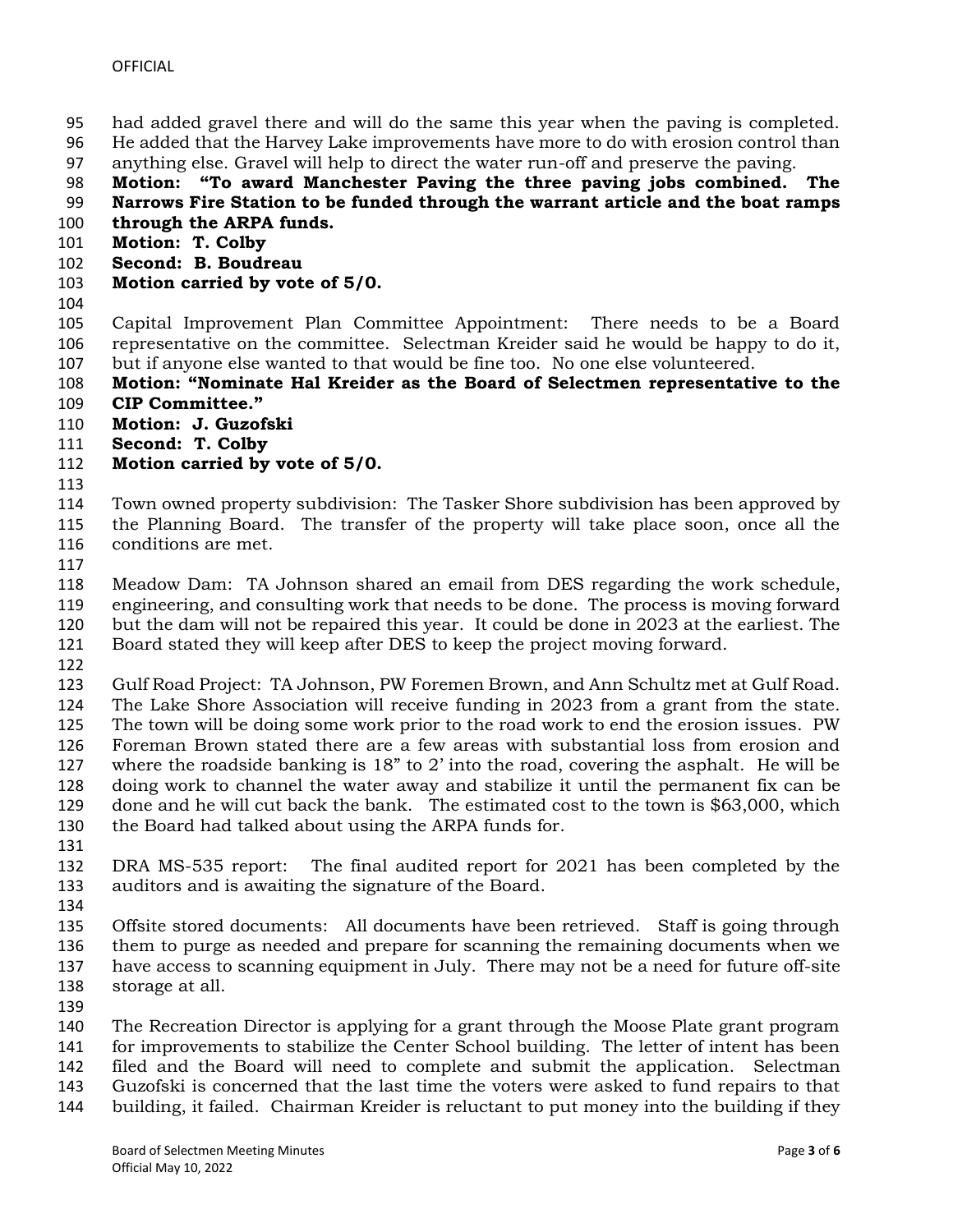don't know the total cost or have a plan for the building. Select Person Boudreau agreed that we need to have a plan. If we get the grant, it will fix the foundation, but there will still need to be money spent to finish the project. She feels if we know what the total costs will be, we can look at options for getting the revenue besides through taxation, such as fund-raisers or donations. Selectman Colby said the Board already authorized spending \$1,900 for a hazardous substance evaluation, but that has not been done yet. TA Johnson said they can apply for the grant and work on the details. We can always refuse to accept the grant later. The consensus of the Board is to apply for the grant and have Recreation Scott Blewitt get a list together of what needs to be done and estimates for the work to come up with a plan. The Board agreed to authorize TA Johnson to sign the grant application.

 Nominate member to the ZBA: TA Johnson has received one application from Wade Sauls to serve on the ZBA. There is also a person interested in the member position and 2 interested in the alternate positions. Select Person Sanderson asked to hold this item for a non-public session, when Selectman Colby shares some information with the Board.

At 6:51, the Board took a 3- minute recess.

#### **Elected Officials Conduct and Ethics Policy**

 The Board is taking a second look at the policy that is currently in place and had been approved by the voters in 2007. TA Johnson feels this policy is more comprehensive than the one suggested recently by a citizen. The Board is OK with staying with the policy that is already in place.

# **Second Review of Town Personnel Policy Handbook**

 The Board is taking a second look at the proposed Personnel Policy Handbook. TA Johnson asked them to focus on any changes, deletions, or additions in the policies that are in the handbook now. An outside consultant, town counsel, Finance Director Eastman, and TA Johnson have all reviewed the document. From a legal and HR standpoint, everyone is happy with it. Selectman Guzofski confirmed that all the side notes have been addressed. There were no changes proposed. TA Johnson will do a final draft for approval by the Board.

### **American Recovery Plan Act (ARPA) Funds Public Suggestions Session**

 At the next Board meeting there will be a public suggestions session for input into what the ARPA funds should be used for. Select Person Boudreau stated that the total amount of funds to be received, along with a list of what the Board has already committed to spend, should be available on the website prior to the meeting and included in handouts at the meeting. This should also include what the funds are allowed to be used for. The Board wants to keep everything transparent and clear. Depending on how many ideas are presented, the Board may decide to conduct a survey after the public suggestion session.

### **Town Employee Hiring Procedures**

 TA Johnson wanted to acknowledge that this is now a separate procedure and no longer part of the handbook. Selectman Guzofski had some concerns regarding when the Board would fill a position without posting it first and the wording regarding an applicant found to have falsified information being terminated. TA Johnson said the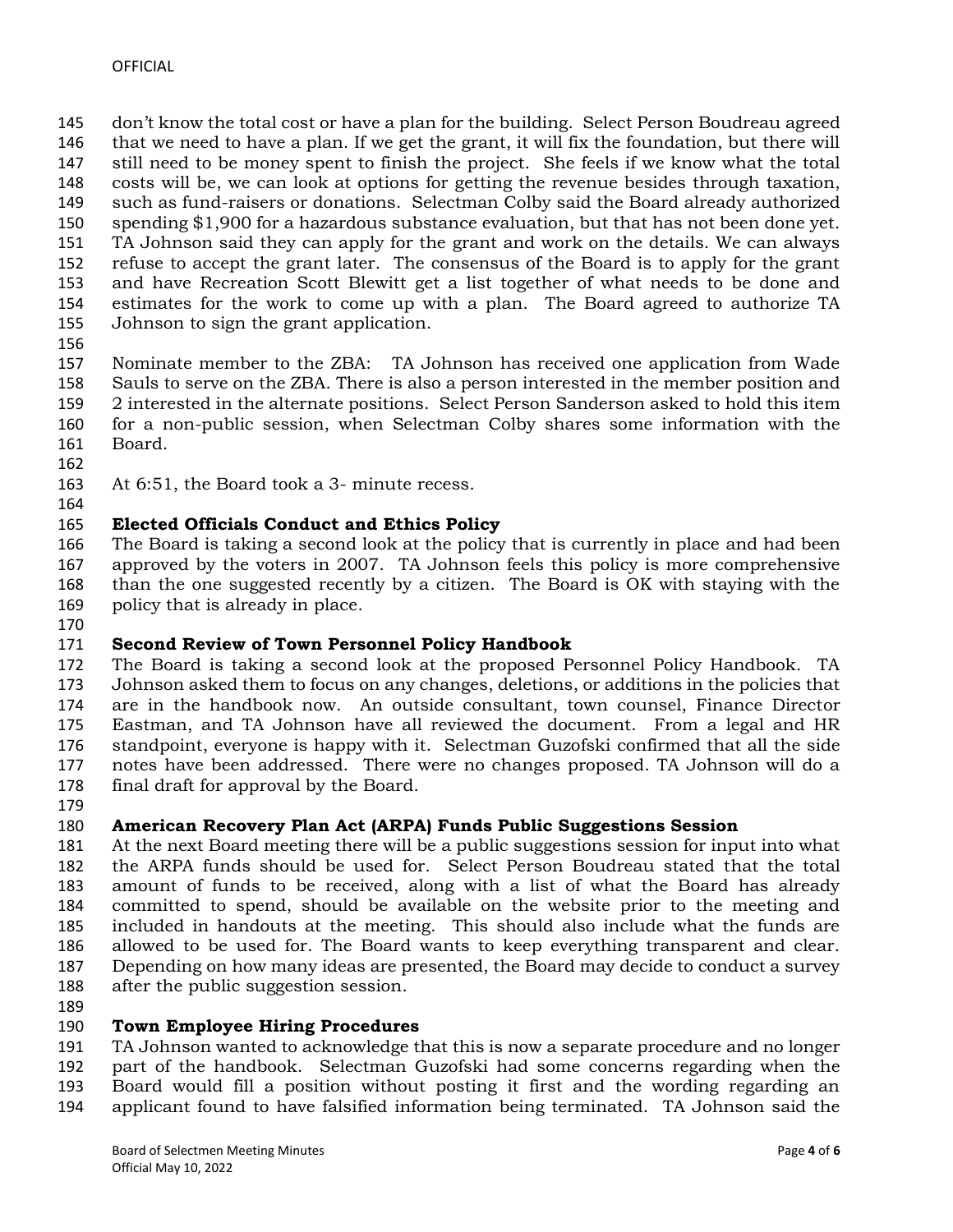way it is worded right now, the Board of Selectmen can decide to not post a position, such as if it was an in-house promotion as part of a succession plan. The wording regarding falsifying information is a legal protection because the town doesn't do an external investigation for every hire, so this protects the town if something comes up after someone is hired. Chairman Kreider asked Selectman Guzofski to forward his issues and questions to TA Johnson.

## **Board Task Manager**

 Selectman Guzofski asked about the progress of organizing a conference of committees. TA Johnson said there has not been a lot of progress on this yet, but he is still working on it. Select Person Boudreau asked if the sign information would be available at the next meeting. It will be. She also asked to have the change in building permit fees removed from the list.

## **Board Committee Reports**

- Chairman Kreider stated he is still trying to schedule the joint BOS and School Board meeting. It will probably be the 3rd week in June.
- Selectman Guzofski stated the Conservation Commission is setting up a forest management plan. The Town Forester will develop a plan and will be paid from the proceeds of the sale of the cut timber after it is done. There are also some parcels being
- put into conservation easements.
- Selectman Colby asked anyone who is interested in serving on the Route 4 Safety Committee to email him.
- 
- At 7:24, the Board went into a non-public session.
- 
- **Motion: "To go into a non-public session under RSA 91:A,3 II (a) and (c)."**
- **Motion: T. Colby**
- **Second: P. Sanderson**
- **Motion carried by roll call vote: P. Sanderson- yes, B. Boudreau-yes, J. Guzofski-**
- **yes, T. Colby-yes, H. Kreider- yes.**
- 
- **Resumed Public Session at 7:54PM**
- 

**Motion: "To seal the non-public minutes because it is determined that divulgence** 

- **of this information would adversely affect the reputation of a person other than a member of the public body itself."**
- 
- **Motion: T. Colby**
- **Second: B. Boudreau**
- **Motion carried 5/0 by roll call vote.**
- 
- **Motion: "To adjourn"**
- **Motion: J. Guzofski**
- **Second: T. Colby**
- **Motion carried 5/0 at 7:55M.**
- 
- 
- Minutes respectfully submitted by
- Cheryl Eastman